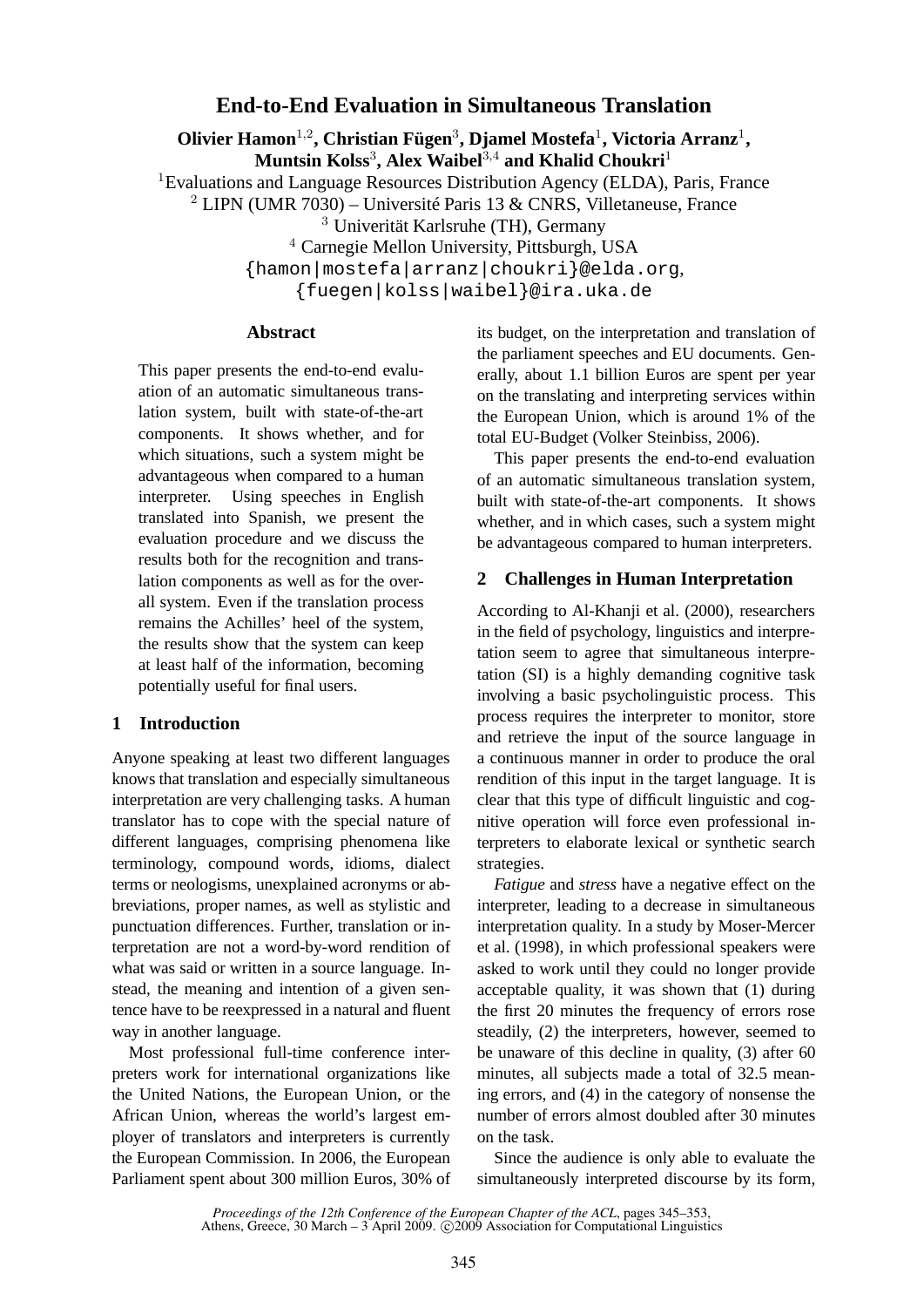the *fluency* of an interpretation is of utmost importance. According to a study by Kopczynski (1994), *fluency* and *style* were third on a list of priorities (after content and terminology) of elements rated by speakers and attendees as contributing to quality. Following the overview in (Yagi, 2000), an interpretation should be as natural and as authentic as possible, which means that artificial pauses in the middle of a sentence, hesitations, and false-starts should be avoided, and tempo and intensity of the speaker's voice should be imitated.

Another point to mention is the time span between a source language chunk and its target language chunk, which is often referred to as *earvoice-span*. Following the summary in (Yagi, 2000), the ear-voice-span is variable in duration depending on some source and target language variables, like speech delivery rate, information density, redundancy, word order, syntactic characteristics, etc. Short delays are usually preferred for several reasons. For example, the audience is irritated when the delay is too large and is soon asking whether there is a problem with the interpretation.

# **3 Automatic Simultaneous Translation**

Given the explanations above on human interpretation, one has to weigh two factors when considering the use of simultaneous translation systems: *translation quality* and *cost*.

The major disadvantage of an automatic system compared to human interpretation is its translation quality, as we will see in the following sections. Current state-of-the-art systems may reach satisfactory quality for people not understanding the lecturer at all, but are still worse than human interpretation. Nevertheless, an automatic system may have considerable advantages.

One such advantage is its considerable shortterm memory: storing long sequences of words is not a problem for a computer system. Therefore, compensatory strategies are not necessary, regardless of the speaking rate of the speaker. However, depending on the system's translation speed, latency may increase. While it is possible for humans to compress the length of an utterance without changing its meaning (summarization), it is still a challenging task for automatic systems.

Human simultaneous interpretation is quite expensive, especially due to the fact that usually two interpreters are necessary. In addition, human interpreters require preparation time to become familiar with the topic. Moreover, simultaneous interpretation requires a soundproof booth with audio equipment, which adds an overall cost that is unacceptable for all but the most elaborate multilingual events. On the other hand, a simultaneous translation system also needs time and effort for preparation and adaptation towards the target application, language and domain. However, once adapted, it can be easily re-used in the same domain, language, etc. Another advantage is that the transcript of a speech or lecture is produced for free by using an automatic system in the source and target languages.

# **3.1 The Simultaneous Translation System**

Figure 1 shows a schematic overview of the simultaneous translation system developed at Universität Karlsruhe (TH) (Fügen et al., 2006b). The speech of the lecturer is recorded with the help of a close-talk microphone and processed by the speech recognition component (ASR). The partial hypotheses produced by the ASR module are collected in the resegmentation component, for merging and re-splitting at appropriate "semantic" boundaries. The resegmented hypotheses are then transferred to one or more machine translation components (MT), at least one per language pair. Different output technologies may be used for presenting the translations to the audience. For a detailed description of the components as well as the client-server framework used for connecting the components please refer to (Fügen et al., 2006b; Fügen et al., 2006a; Kolss et al., 2006; Fügen and Kolss, 2007; Fügen et al., 2001).

# **3.2 End-to-End Evaluation**

The evaluation in speech-to-speech translation jeopardises many concepts and implies a lot of subjectivity. Three components are involved and an overall system may grow the difficulty of estimating the output quality. However, two criteria are mainly accepted in the community: measuring the information preservation and determining how much of the translation is understandable.

Several end-to-end evaluations in speech-tospeech translation have been carried out in the last few years, in projects such as JANUS (Gates et al., 1996), Verbmobil (Nübel, 1997) or TC-STAR (Hamon et al., 2007). Those projects use the main criteria depicted above, and protocols differ in terms of data preparation, rating, procedure, etc.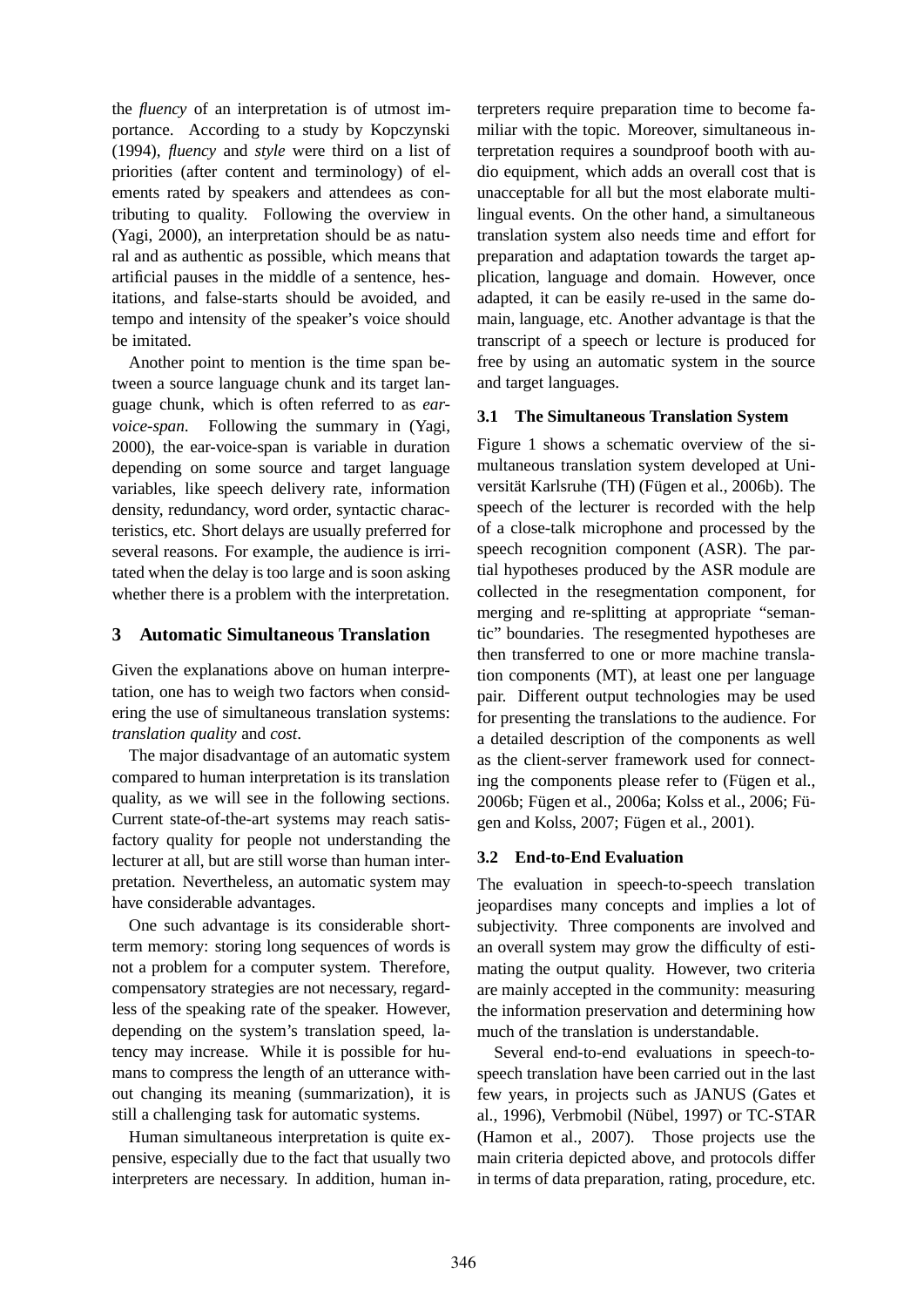

Figure 1: Schematic overview and information flow of the simultaneous translation system. The main components of the system are represented by cornered boxes and the models used for theses components by ellipses. The different output forms are represented by rounded boxes.

To our opinion, to evaluate the performance of a complete speech-to-speech translation system, we need to compare the source speech used as input to the translated output speech in the target language. To that aim, we reused a large part of the evaluation protocol from the TC-STAR project(Hamon et al., 2007).

### **4 Evaluation Tasks**

The evaluation is carried out on the simultaneously translated speech of a single speaker's talks and lectures in the field of speech processing, given in English, and translated into Spanish.

### **4.1 Data used**

Two data sets were selected from the talks and lectures. Each set contained three excerpts, no longer than 6 minutes each and focusing on different topics. The former set deals with speech recognition and the latter with the descriptions of European speech research projects, both from the same speaker. This represents around 7,200 English words. The excerpts were manually transcribed to produce the reference for the ASR evaluation. Then, these transcriptions were manually translated into Spanish by two different translators. Two reference translations were thus available for the spoken language translation (SLT) evaluation. Finally, one human interpretation was produced from the excerpts as reference for the end-to-end evaluation. It should be noted that for the translation system, speech synthesis was used to produce the spoken output.

#### **4.2 Evaluation Protocol**

The system is evaluated as a whole (black box evaluation) and component by component (glass box evaluation):

**ASR evaluation.** The ASR module is evaluated by computing the Word Error Rate (WER) in case insensitive mode.

**SLT evaluation.** For the SLT evaluation, the automatically translated text from the ASR output is compared with two manual reference translations by means of automatic and human metrics. Two automatic metrics are used: BLEU (Papineni et al., 2001) and mWER (Niessen et al., 2000).

For the human evaluation, each segment is evaluated in relation to *adequacy* and *fluency* (White and O'Connell, 1994). For the evaluation of adequacy, the target segment is compared to a reference segment. For the evaluation of fluency, the quality of the language is evaluated. The two types of evaluation are done independently, but each evaluator did both evaluations (first that of fluency, then that of adequacy) for a certain number of segments. For the evaluation of fluency, evaluators had to answer the question: "Is the text written in good Spanish?". For the evaluation of adequacy, evaluators had to answer the question: "How much of the meaning expressed in the reference translation is also expressed in the target translation?".

For both evaluations, a five-point scale is proposed to the evaluators, where only extreme values are explicitly defined. Three evaluations are carried out per segment, done by three different evaluators, and segments are divided randomly, because evaluators must not recreate a "story"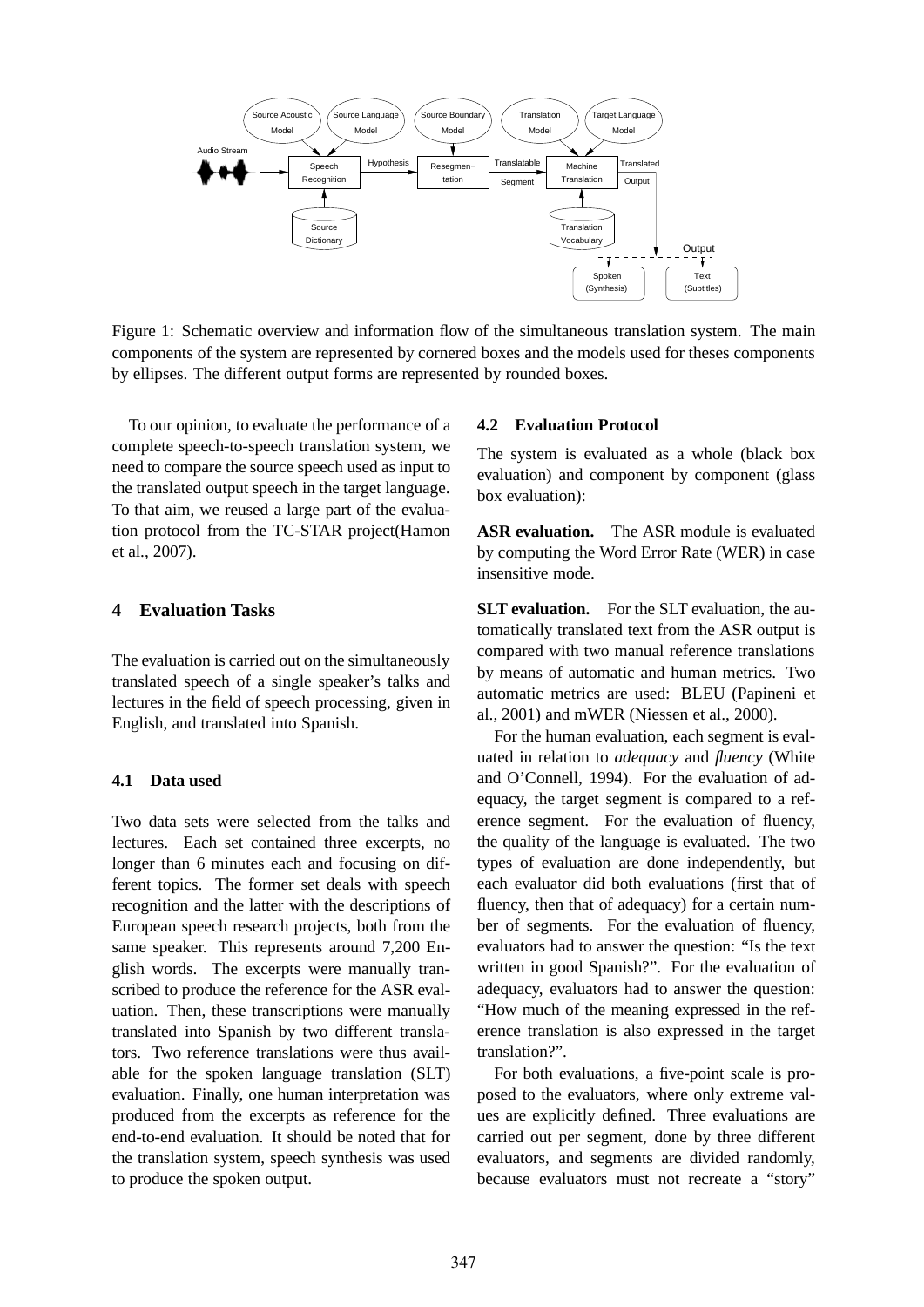and thus be influenced by the context. The total number of judges was 10, with around 100 segments per judge. Furthermore, the same number of judges was recruited for both categories: experts, from the domain with a knowledge of the technology, and non-experts, without that knowledge.

**End-to-End evaluation.** The End-to-End evaluation consists in comparing the speech in the source language to the output speech in the target language. Two important aspects should be taken into account when assessing the quality of a speech-to-speech system.

First, the information preservation is measured by using "comprehension questionnaires". Questions are created from the source texts (the English excerpts), then questions and answers are translated into Spanish by professional translators. These questions are asked to human judges after they have listened to the output speech in the target language (Spanish). At a second stage, the answers are analysed: for each answer a Spanish validator gives a score according to a binary scale (the information is either correct or incorrect). This allows us to measure the *information preservation*. Three types of questions are used in order to diversify the difficulty of the questions and test the system at different levels: simple Factual (70%), yes/no (20%) and list (10%) questions. For instance, questions were: *What is the larynx responsible for?*, *Have all sites participating in CHIL built a CHIL room?*, *Which types of knowledge sources are used by the decoder?*, respectively.

The second important aspect of a speech-tospeech system is the quality of the speech output (hereafter *quality evaluation*). For assessing the quality of the speech output one question is asked to the judges at the end of each comprehension questionnaire: "Rate the overall quality of this audio sample", and values go from 1 ("1: Very bad, unusable") to 5 ("It is very useful"). Both automatic system and interpreter outputs were evaluated with the same methodology.

Human judges are real users and native Spanish speakers, experts and non-experts, but different from those of the SLT evaluation. Twenty judges were involved (12 excerpts, 10 evaluations per excerpt and 6 evaluations per judge) and each judge evaluated both automatic and human excerpts on a 50/50 percent basis.

### **5 Components Results**

#### **5.1 Automatic Speech Recognition**

The ASR output has been evaluated using the manual transcriptions of the excerpts. The overall Word Error Rate (WER) is 11.9%. Table 1 shows the WER level for each excerpt.

| Excerpts | <b>WER</b> [%] |
|----------|----------------|
| $L043-1$ | 14.5           |
| $L043-2$ | 14.5           |
| L043-3   | 9.6            |
| T036-1   | 11.3           |
| T036-2   | 11.7           |
| T036-3   | 9.2            |
| Overall  | 119            |

Table 1: Evaluation results for ASR.

*T036* excerpts seem to be easier to recognize automatically than *L043* ones, probably due to the more general language of the former.

#### **5.2 Machine Translation**

#### **5.2.1 Human Evaluation**

Each segment within the human evaluation is evaluated 4 times, each by a different judge. This aims at having a significant number of judgments and measuring the consistency of the human evaluations. The consistency is measured by computing the Cohen's Kappa coefficient (Cohen, 1960).

Results show a substantial agreement for fluency (kappa of 0.64) and a moderate agreement for adequacy (0.52).The overall results of the human evaluation are presented in Table 2. Regarding both experts' and non-experts' details, agreement is very similar (0.30 and 0.28, respectively).

|          |      |      | All judges   Experts   Non experts |
|----------|------|------|------------------------------------|
| Fluency  | 3.13 | 2.84 | 3.42                               |
| Adequacy | 3.26 | 3.21 | 3.31                               |

Table 2: Average rating of human evaluations  $[1<5]$ .

Both fluency and adequacy results are over the mean. They are lower for experts than for nonexperts. This may be due to the fact that experts are more familiar with the domain and therefore more demanding than non experts. Regarding the detailed evaluation per judge, scores are generally lower for non-experts than for experts.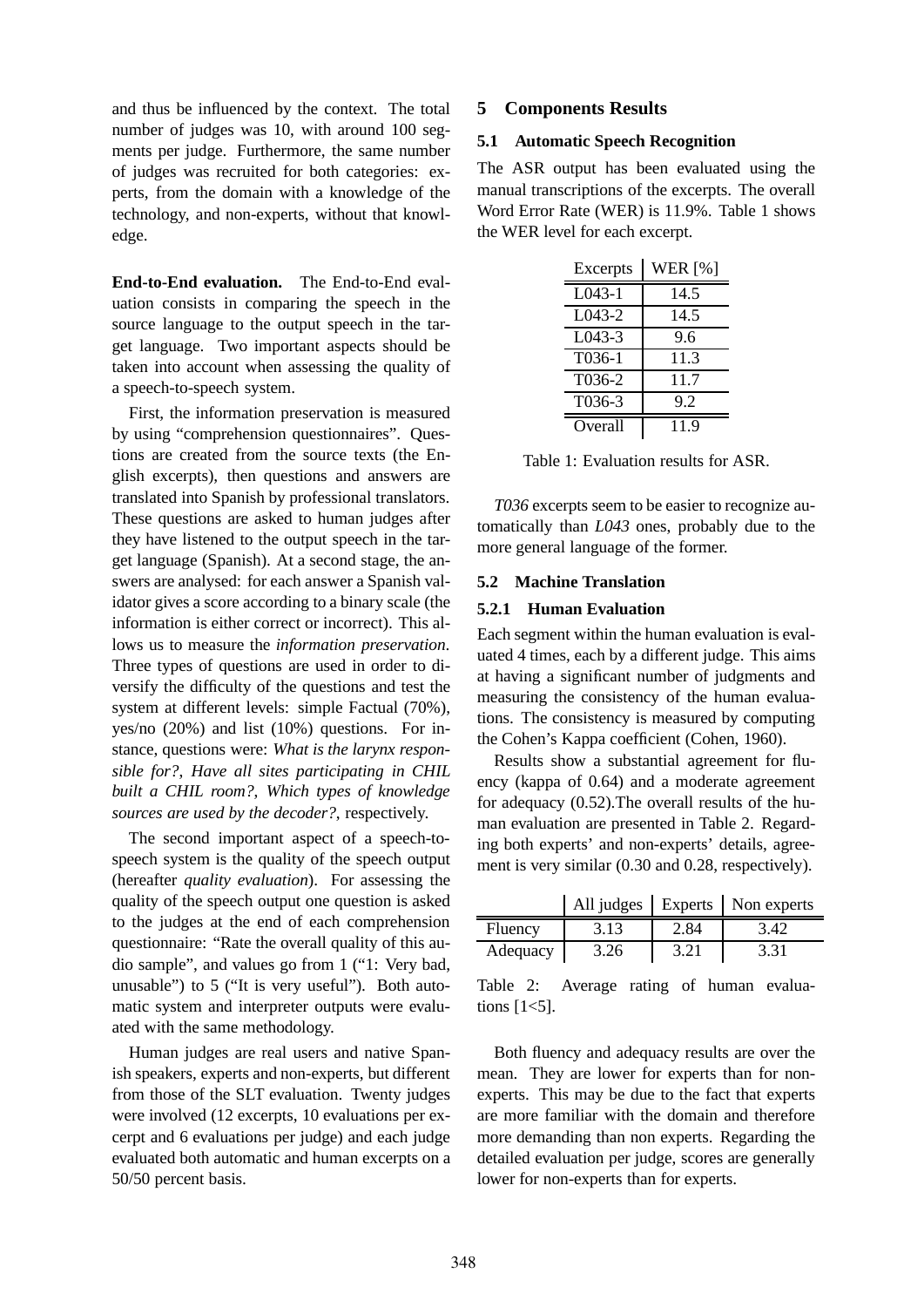#### **5.2.2 Automatic Evaluation**

| Excerpts            | <b>BLEU</b> [%] | mWER[%] |
|---------------------|-----------------|---------|
| $\overline{L}043-1$ | 25.62           | 58.46   |
| L043-2              | 22.60           | 62.47   |
| $L043-3$            | 28.73           | 62.64   |
| T036-1              | 34.46           | 55.13   |
| T036-2              | 29.41           | 59.91   |
| T036-3              | 35.17           | 50.77   |
| Overall             | 28.94           | 58.66   |

Scores are computed using case-sensitive metrics. Table 3 shows the detailed results per excerpt.

Table 3: Automatic Evaluation results for SLT.

Scores are rather low, with a mWER of 58.66%, meaning that more than half of the translation is correct. According to the scoring, the *T036* excerpts seem to be easier to translate than the *L043* ones, the latter being of a more technical nature.

#### **6 End-to-End Results**

#### **6.1 Evaluators Agreement**

In this study, ten judges carried out the evaluation for each excerpt. In order to observe the interjudges agreement, the global Fleiss's Kappa coefficient was computed, which allows to measure the agreement between  $m$  judges with  $r$  criteria of judgment. This coefficient shows a global agreement between all the judges, which goes beyond Cohen's Kappa coefficient. However, a low coefficient requires a more detailed analysis, for instance, by using Kappa for each pair of judges. Indeed, this allows to see how deviant judges are from the typical judge behaviour. For m judges,  $n$  evaluations and  $r$  criteria, the global Kappa is defined as follows:

$$
\kappa = 1 - \frac{nm^2 - \sum_{i=1}^n \sum_{j=1}^r X_{ij}^2}{nm(m-1)\sum_{j=1}^r P_j(1-P_j)}
$$

where:

$$
P_j = \frac{\sum_{i=1}^n X_{ij}}{nm}
$$

and:  $X_{ij}$  is the number of judgments for the  $i^{th}$ evaluation and the  $j^{th}$  criteria.

Regarding quality evaluation ( $n = 6$ ,  $m = 10$ ,  $r = 5$ ), Kappa values are low for both human interpreters ( $\kappa = 0.07$ ) and the automatic system  $(\kappa = 0.01)$ , meaning that judges agree poorly (Landis and Koch, 1977). This is explained by the extreme subjectivity of the evaluation and the small number of evaluated excerpts. Looking at each pair of judges and the Kappa coefficients themselves, there is no real agreement, since most of the Kappa values are around zero. However, some judge pairs show fair agreement, and some others show moderate or substantial agreement. It is observed, though, that some criteria are not frequently selected by the judges, which limits the statistical significance of the Kappa coefficient.

The limitations are not the same for the comprehension evaluation ( $n = 60$ ,  $m = 10$ ,  $r = 2$ ), since the criteria are binary (i.e. *true* or *false*). Regarding the evaluated excerpts, Kappa values are 0.28 for the automatic system and 0.30 for the interpreter. According to Landis and Koch (1977), those values mean that judges agree fairly. In order to go further, the Kappa coefficients were computed for each pair of judges. Results were slightly better for the interpreter than for the automatic system. Most of them were between 0.20 and 0.40, implying a fair agreement. Some judges agreed moderately.

Furthermore, it was also observed that for the 120 available questions, 20 had been answered correctly by all the judges (16 for the interpreter evaluation and 4 for the automatic system one) and 6 had been answered wrongly by all judges (1 for the former and 5 for the latter). That shows a trend where the interpreter comprehension would be easier than that of the automatic system, or at least where the judgements are less questionable.

#### **6.2 Quality Evaluation**

Table 4 compares the quality evaluation results of the interpreter to those of the automatic system.

| Samples  | Interpreter | Automatic system |
|----------|-------------|------------------|
| $L043-1$ | 3.1         | 1.6              |
| L043-2   | 2.9         | 2.3              |
| $L043-3$ | 2.4         | 2.1              |
| T036-1   | 3.6         | 3.1              |
| T036-2   | 2.7         | 2.5              |
| T036-3   | 3.5         | 2.5              |
| Mean     | 3.03        | 2.35             |

Table 4: Quality evaluation results for the interpreter and the automatic system [1<5].

As can be seen, with a mean score of 3.03 even for **the interpreter**, the excerpts were difficult to interpret and translate. This is particularly so for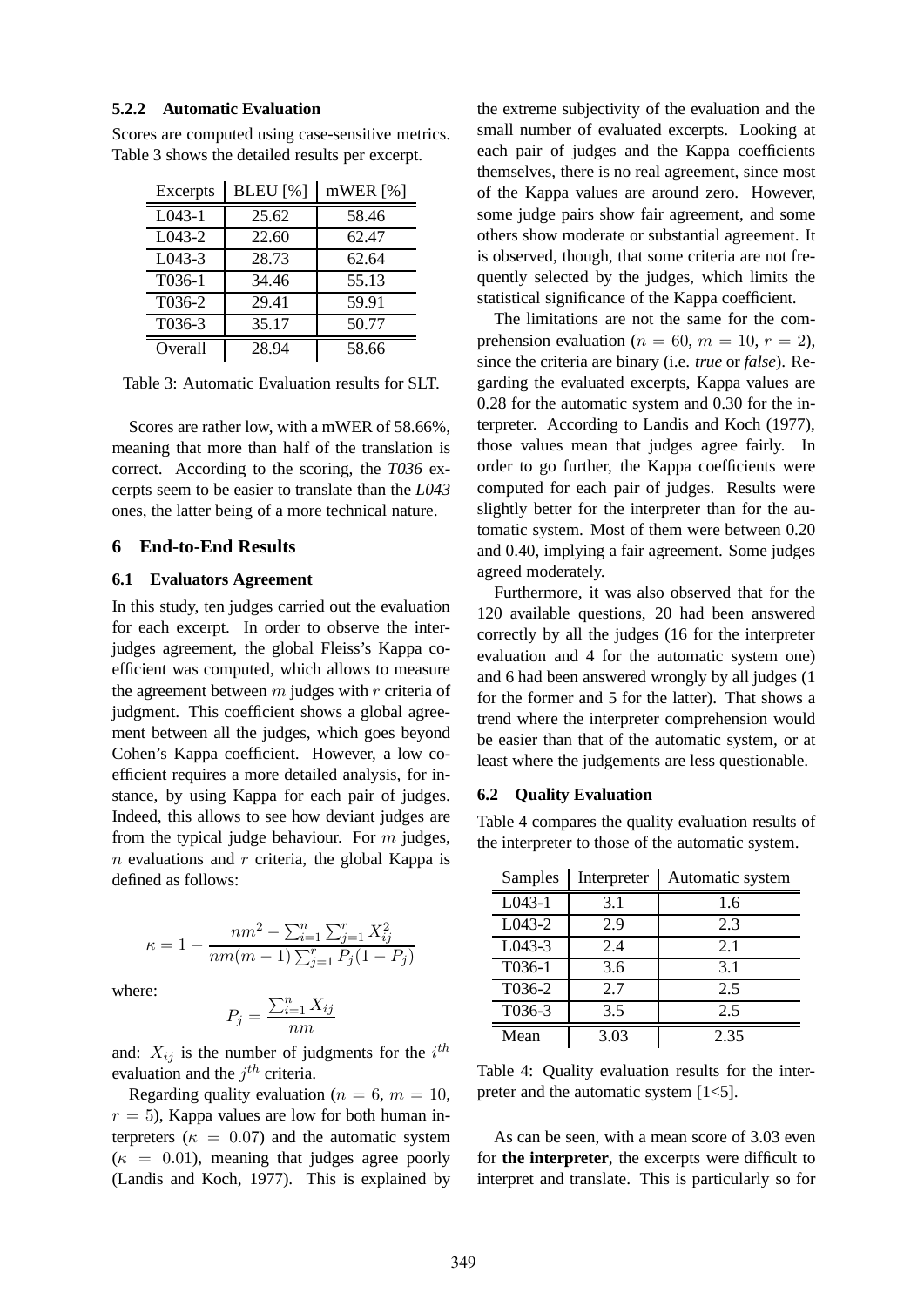*L043*, which is more technical than *T036*. The *L043-3* excerpt is particularly technical, with formulae and algorithm descriptions, and even a complex description of the human articulatory system. In fact, *L043* provides a typical presentation with an introduction, followed by a deeper description of the topic. This increasing complexity is reflected on the quality scores of the three excerpts, going from 3.1 to 2.4.

*T036* is more fluent due to the less technical nature of the speech and the more general vocabulary used. However, the *T036-2* and *T036-3* excerpts get a lower quality score, due to the description of data collections or institutions, and thus the use of named entities. The interpreter does not seem to be at ease with them and is mispronouncing some of them, such as "Grenoble" pronounced like in English instead of in Spanish. The interpreter seems to be influenced by the speaker, as can also be seen in his use of the neologism "el cenario" ("the scenario") instead of "el escenario". Likewise, "Karlsruhe" is pronounced three times differently, showing some inconsistency of the interpreter.

The general trend in quality errors is similar to those of previous evaluations: lengthening words ("seeeeñales"), hesitations, pauses between syllables and catching breath ("caracterís...ticas"), careless mistakes ("probibilidad" instead of "probabilidad"), self-correction of wrong interpreting ("reconocien-/reconocimiento"), etc.

An important issue concerns gender and number agreement. Those errors are explained by the presence of morphological gender in Spanish, like in "estos señales" instead of "estas señales" ("these signals") together with the speaker's speed of speech. The speaker seems to start by default with a masculine determiner (which has no gender in English), adjusting the gender afterward depending on the noun following. A quick translation may also be the cause for this kind of errors, like "del señal acustico" ("of the acoustic signal") with a masculine determiner, a feminine substantive and ending in a masculine adjective. Some translation errors are also present, for instance "computerizar" instead of "calcular" ("compute").

The errors made by the interpreter help to understand how difficult oral translation is. This should be taken into account for the evaluation of the automatic system.

The **automatic system results**, like those of

the interpreter, are higher for *T036* than for *L043*. However, scores are lower, especially for the *L043-1* excerpt. This seems to be due to the type of lexicon used by the speaker for this excerpt, more medical, since the speaker describes the articulatory system. Moreover, his description is sometimes metaphorical and uses a rather colloquial register. Therefore, while the interpreter finds it easier to deal with these excerpts (known vocabulary among others) and *L043-3* seems to be more complicated (domain-specific, technical aspect), the automatic system finds it more complicated with the former and less with the latter. In other words, the interpreter has to "understand" what is said in *L043-3*, contrary to the automatic system, in order to translate.

Scores are higher for the *T036* excerpts. Indeed, there is a high lexical repetition, a large number of named entities, and the quality of the excerpt is very training-dependant. However, the system runs into trouble to process foreign names, which are very often not understandable. Differences between *T036-1* and the other *T036* excerpts are mainly due to the change in topic. While the former deals with a general vocabulary (i.e. description of projects), the other two excerpts describe the data collection, the evaluation metrics, etc., thus increasing the complexity of translation.

Generally speaking, quality scores of the automatic system are mainly due to the translation component, and to a lesser extent to the recognition component. Many English words are not translated ("bush", "keyboards", "squeaking", etc.), and word ordering is not always correct. This is the case for the sentence "how we solve it", translated into "cómo nos resolvers lo" instead of "cómo lo resolvemos". Funnily enough, the problems of gender ("maravillosos aplicaciones" - masc. vs fem.) and number ("pueden realmente ser aplicado" - plu. vs sing.) the interpreter has, are also found for the automatic system. Moreover, the translation of compound nouns often shows wrong word ordering, in particular when they are long, i.e. up to three words (e.g. "reconocimiento de habla sistemas" for "speech recognition system" instead of "sistemas de reconocimiento de habla").

Finally, some error combinations result in fully non-understandable sentences, such as:

"usted tramo se en emacs es squeaking ruido y dries todos demencial"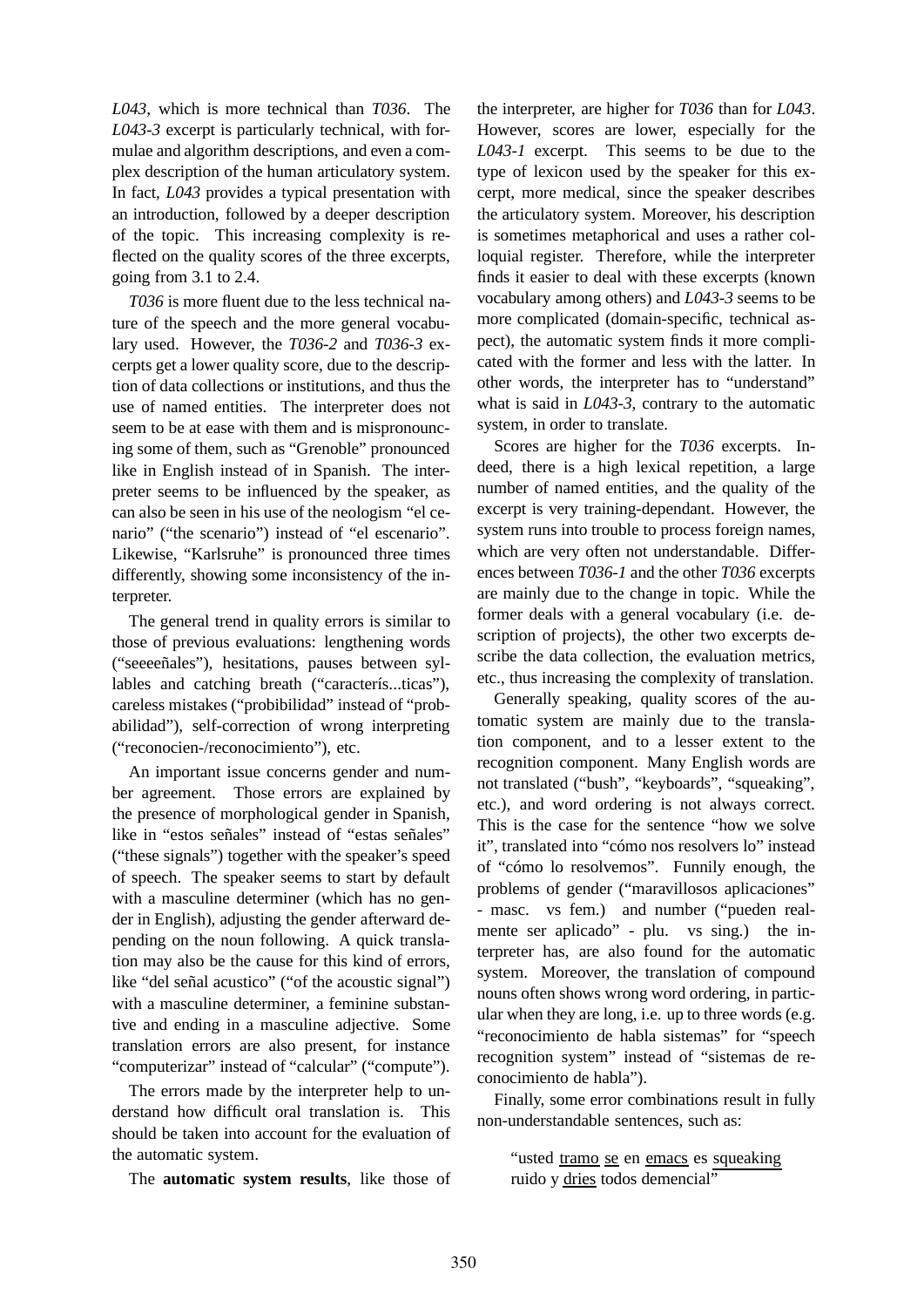where the following errors take place:

- *tramo*: this translation of "stretch" results from the choice of a substantive instead of a verb, giving rise to two choices due to the lexical ambiguity: "estiramiento" and "tramo", which is more a *linear distance* than a *stretch* in that context;
- *se*: the pronoun "it" becomes the reflexive "se" instead of the personal pronoun "lo";
- *emacs*: the recognition module transcribed the couple of words "it makes" into "emacs", not translated by the translation module;
- *squeaking*: the word is not translated by the translation module;
- *dries*: again, two successive errors are made: the word "drives" is transcribed into "dries" by the recognition module, which is then left untranslated.

The TTS component also contributes to decreasing the output quality. The prosody module finds it hard to make the sentences sound natural. Pauses between words are not very frequent, but they do not sound natural (i.e. like catching breath) and they are not placed at specific points, as it would be done by a human. For instance, the prosody module does not link the noun and its determiner (e.g. "otros aplicaciones"). Finally, a not userfriendly aspect of the TTS component is the repetition of the same words always pronounced in the same manner, what is quite disturbing for the listener.

### **6.3 Comprehension Evaluation**

Tables 5 and 6 present the results of the comprehension evaluation, for the interpreter and for the automatic system, respectively. They provide the following information:

- **identifiers of the excerpt:** Source data are the same for the interpreter and the automatic system, namely the English speech;
- **subj. E2E:** The subjective results of the end-toend evaluation are done by the same assessors who did the quality evaluation. This shows the percentage of good answers;
- **fair E2E:** The objective verification of the answers. The audio files are validated to check

whether they contain the answers to the questions or not (as the questions were created from the English source). This shows the maximum percentage of answers an evaluator managed to find from either the interpreter (speaker audio) or the automatic system output (TTS) in Spanish. For instance, information in English could have been missed by the interpreter because he/she felt that this information was meaningless and could be discarded. We consider those results as an objective evaluation.

**SLT, ASR:** Verification of the answers in each component of the end-to-end process. In order to determine where the information for the automatic system is lost, files from each component (recognised files for ASR, translated files for SLT, and synthesised files for TTS in the "fair E2E" column) are checked.

| Excerpts | subj. E2E | fair E2E |
|----------|-----------|----------|
| $L043-1$ | 69        | 90       |
| L043-2   | 75        | 80       |
| $L043-3$ | 72        | 60       |
| T036-1   | 80        | 100      |
| T036-2   | 73        | 80       |
| T036-3   | 76        | 100      |
| Mean     | 74        | 85       |

Table 5: Comprehension evaluation results for the interpreter [%].

Regarding Table 5, **the interpreter** loses 15% of the information (i.e. 15% of the answers were incorrect or not present in the interpreter's translation) and judges correctly answered 74% of the questions. Five documents get above 80% of correct results, while judges find almost above 70% of the answers for the six documents.

Regarding **the automatic system** results (Table 6), the information rate found by judges is just above 50% since, by extension, more than half the questions were correctly answered. The lowest excerpt, *L043-1*, gets a rate of 25%, the highest, *T036-1*, a rate of 76%, which is in agreement with the observation for the quality evaluation. Information loss can be found in each component, especially for the SLT module (35% of the information is lost here). It should be noticed that the TTS module made also errors which prevented judges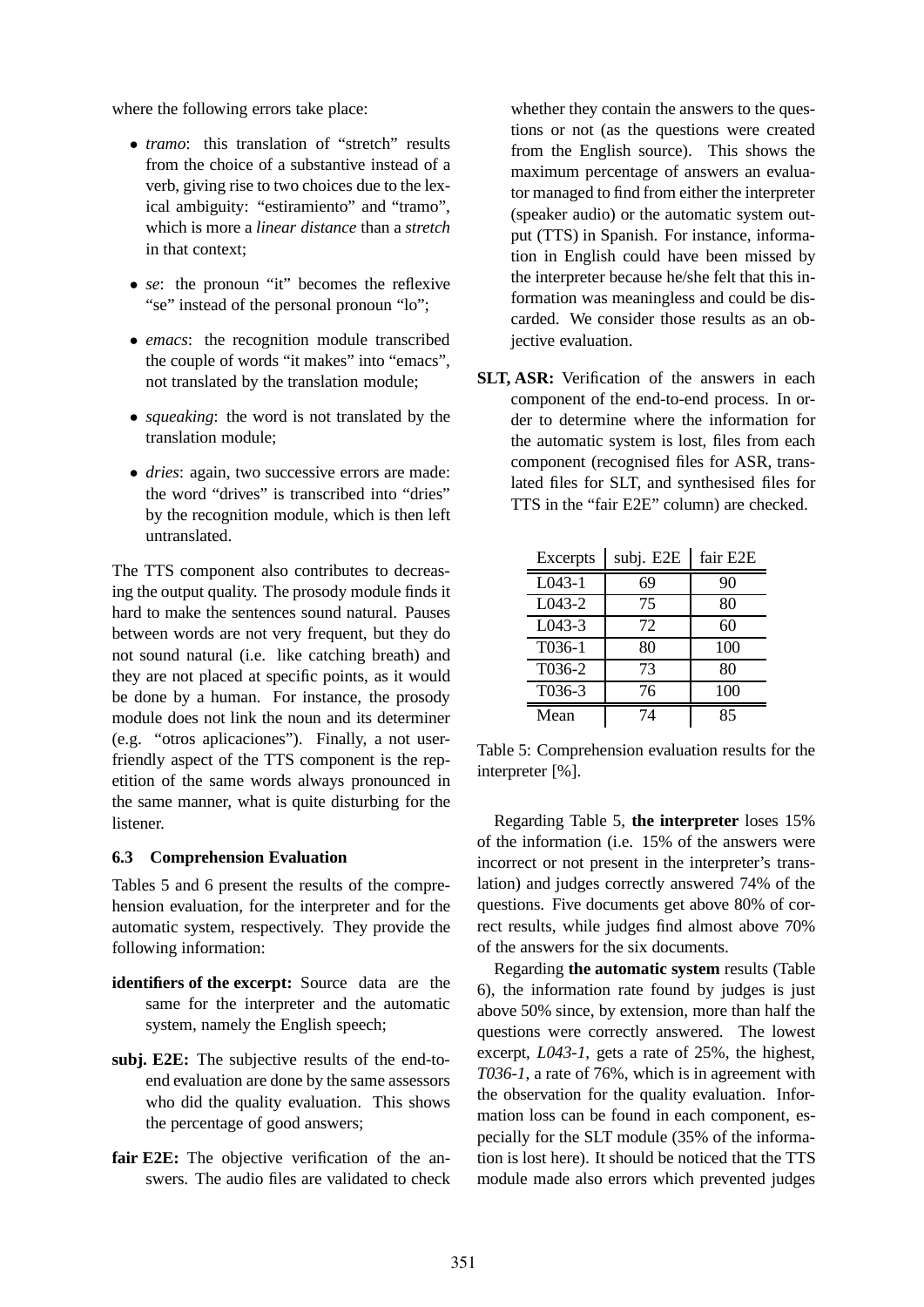| Excerpts             | subj. E2E | fair E2E | <b>SLT</b> | <b>ASR</b> |
|----------------------|-----------|----------|------------|------------|
| $\overline{L043}$ -1 | 25        | 30       | 30         | 70         |
| $L043-2$             | 62        | 70       | 80         | 70         |
| $L043-3$             | 43        | 40       | 60         | 100        |
| T036-1               | 76        | 80       | 90         | 100        |
| T036-2               | 61        | 70       | 60         | 80         |
| T036-3               | 47        | 60       | 70         | 80         |
| Mean                 | 52        | 58       | 65         | 83         |

Table 6: Comprehension evaluation results for the automatic system [%].

from answering related questions. Moreover, the ASR module loses 17% of the information. Those results are certainly due to the specific vocabulary used in this experiment.

So as to *objectively compare* the interpreter with the automatic system, we selected the questions for which the answers were included in the interpreter files (i.e. those in the "fair E2E" column of Table 5). The goal was to compare the overall quality of the speech-to-speech translation to interpreters' quality, without the noise factor of the information missing. The assumption is that the interpreter translates the "important information" and skips the useless parts of the original speech. This experiment is to measure the level of this information that is preserved by the automatic system. So a new subset of results was obtained, on the information kept by the interpreter. The same study was repeated for the three components and the results are shown in Tables 7 and 8.

| Excerpts | subj. E2E | fair E2E | <b>SLT</b> | <b>ASR</b> |
|----------|-----------|----------|------------|------------|
| $L043-1$ | 27        | 33       | 33         | 78         |
| $L043-2$ | 65        | 75       | 88         | 75         |
| $L043-3$ | 37        | 67       | 83         | 100        |
| T036-1   | 76        | 80       | 90         | 100        |
| T036-2   | 69        | 88       | 75         | 100        |
| T036-3   | 47        | 60       | 70         | 80         |
| Mean     | 53        | 60       | 70         | 80         |

Table 7: Evaluation results for the automatic system restricted to the questions for which answers can be found in the interpreter speech [%].

Comparing the automatic system to the interpreter, the automatic system keeps 40% of the information where the interpreter translates the documents correctly. Those results confirm that ASR loses a lot of information (20%), while SLT loses

10% further, and so does the TTS. Judges are quite close to the objective validation and found most of the answers they could possibly do.

| Excerpts | subj. E2E |
|----------|-----------|
| $L043-1$ | 66        |
| L043-2   | 90        |
| $L043-3$ | 88        |
| T036-1   | 80        |
| T036-2   | 81        |
| T036-3   | 76        |
| Mean     | 80        |

Table 8: Evaluation results for interpreter, restricted to the questions for which answers can be found in the interpreter speech [%].

Subjective results for the restricted evaluation are similar to the previous results, on the full data (80% vs 74% of the information found by the judges). Performance is good for the interpreter: 98% of the information correctly translated by the automatic system is also correctly interpreted by the human. Although we can not compare the performance of the restricted automatic system to that of the restricted interpreter (since data sets of questions are different), it seems that of the interpreter is better. However, the loss due to subjective evaluation seems to be higher for the interpreter than for the automatic system.

### **7 Conclusions**

Regarding the SLT evaluation, the results achieved with the simultaneous translation system are still rather low compared to the results achieved with offline systems for translating European parliament speeches in TC-STAR. However, the offline systems had almost no latency constraints, and parliament speeches are much easier to recognize and translate when compared to the more spontaneous talks and lectures focused in this paper. This clearly shows the difficulty of the whole task. However, the human end-to-end evaluation of the system in which the system is compared with human interpretation shows that the current translation quality allows for understanding of at least half of the content, and therefore, may be already quite helpful for people not understanding the language of the lecturer at all.